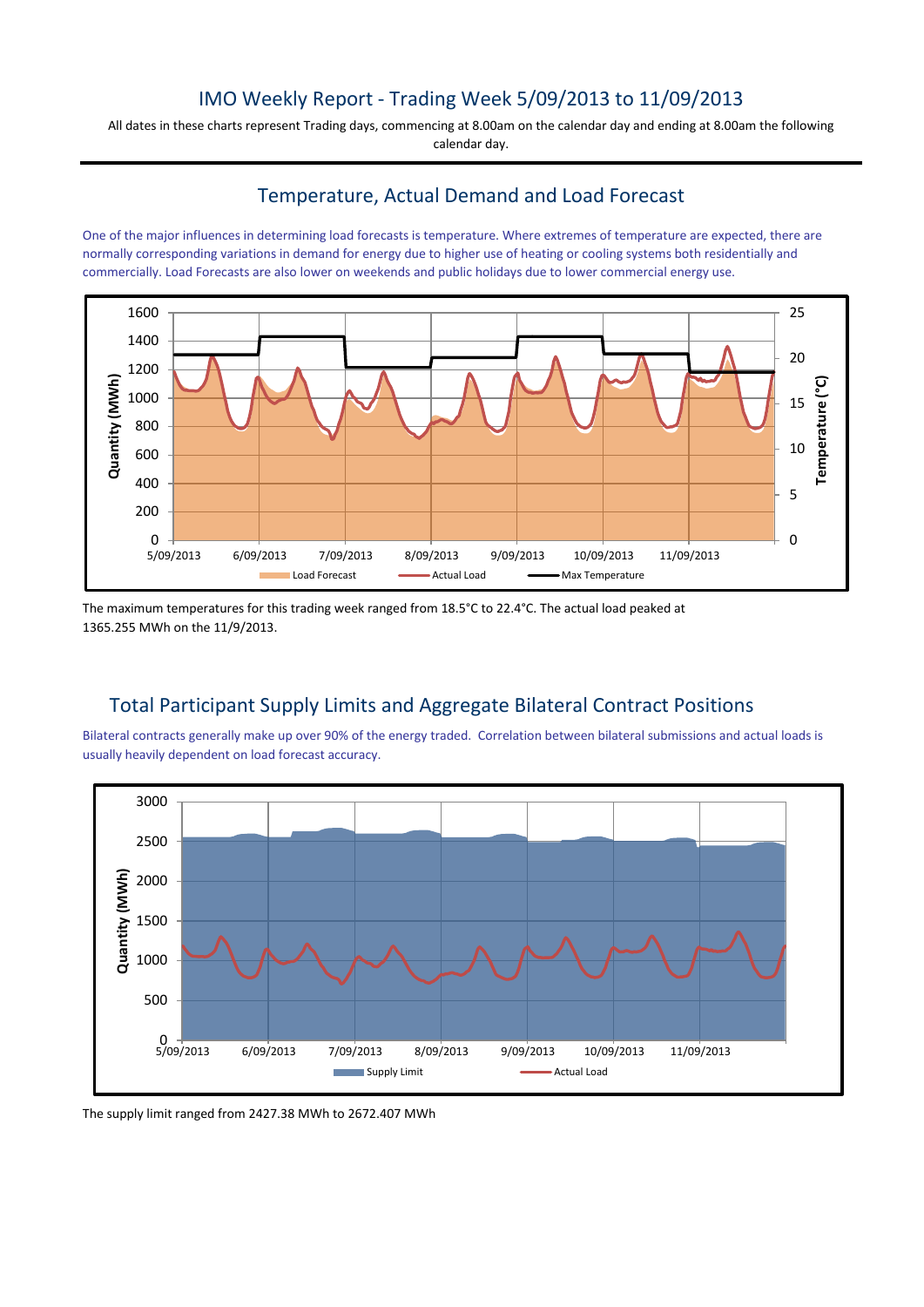#### Net Balancing Market Trades

Bilateral contracts and STEM trading are generally based on the forecast energy requirements of Participants. When the forecast requirements are higher or lower than the actual requirements for a day, this Market energy must be bought and sold in the balancing mechanism. This graph shows the estimated net balancing trades.



The majority of the balancing activity this week occurred within Balancing Demand. The maximum balancing demand for the week reached 199.237 MWh on the 11/9/2013. The maximum balancing supply for the week reached -74.696 MWh on the 6/9/2012.

## Total Traded Energy

This chart represents a comparison between the total net energy that is traded in Bilateral Contracts, the STEM and the balancing mechanism. Balancing Supply represents cases in which the total contract position is greater than the demand and customers must supply energy back to balancing. Balancing Demand represents cases in which the total contract position is less than the demand and customers must purchase energy from balancing.



Total balancing supply equalled -1762.172 MWh whereas total balancing demand equalled 20022.212 MWh. The Total STEM Traded quantity was 49451.863 MWh, with the STEM Clearing Quantity ranging between 14.148 MWh and 261.5 MWh.